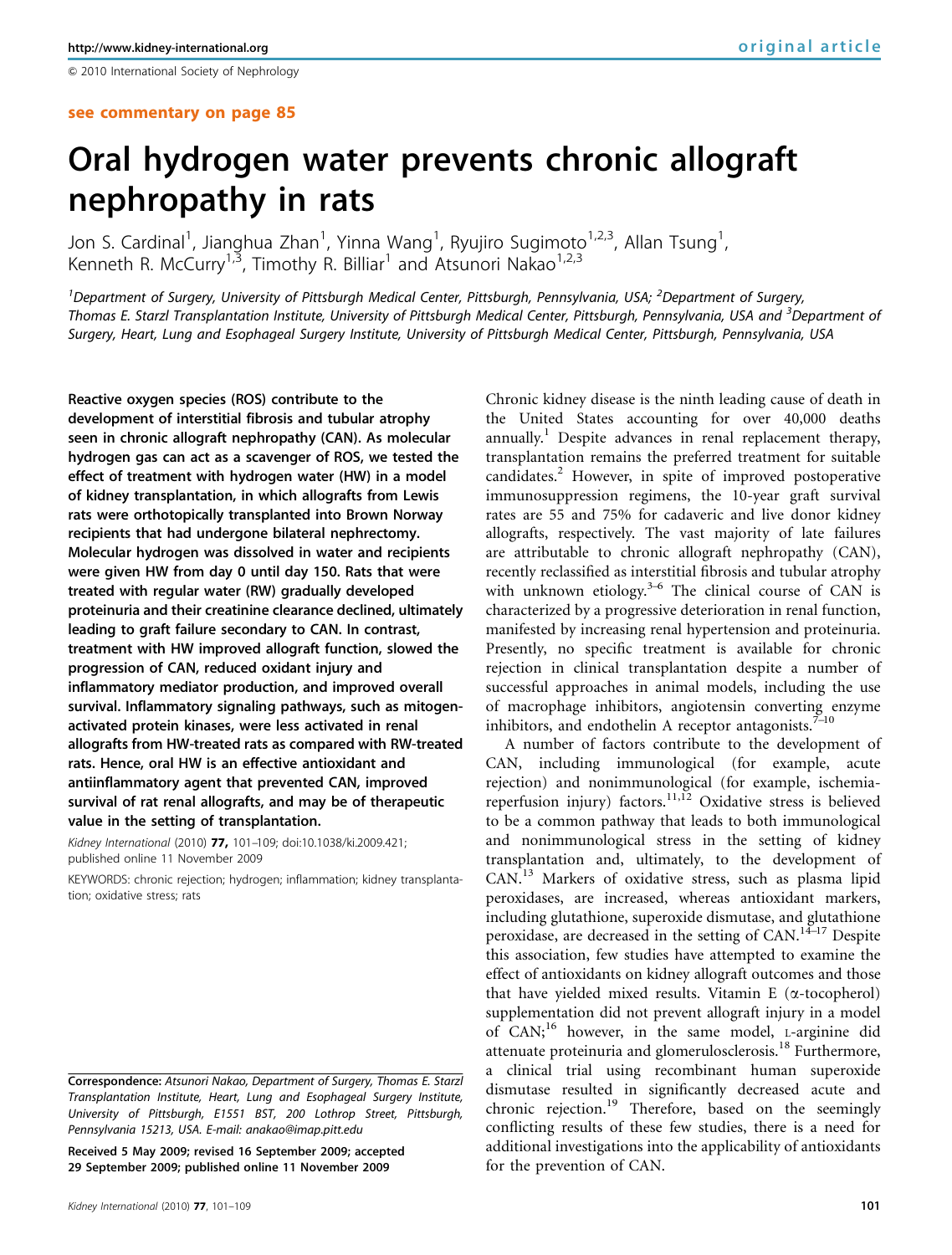<span id="page-1-0"></span>Molecular hydrogen has recently been shown to have therapeutic value as an antioxidant through its ability to selectively reduce cytotoxic reactive oxygen species  $(ROS)^{20}$  $(ROS)^{20}$  $(ROS)^{20}$ Inhaled hydrogen gas ( $\sim$  4% H<sub>2</sub> in air) can reduce infarct size in rat models of focal cerebral and myocardial ischemiareperfusion injury[.20,21](#page-7-0) More recently, our group reported that perioperative hydrogen inhalation (2%) significantly ameliorates intestinal transplant injury and prevents remote organ inflammation through its antioxidant effects.<sup>[22](#page-7-0)</sup> Drinking water containing a therapeutic dose of hydrogen (hydrogen water; HW) represents an alternative mode of delivery of molecular hydrogen. The primary advantages of HW are that it is a portable, easily administered, and safe means of delivering molecular hydrogen. Therefore, it may be of potential therapeutic value in the treatment of oxidative stress-induced pathologies. Interestingly, drinking HW, as well as inhaling hydrogen gas, can alleviate cisplatin-induced nephrotoxicity, which is known to be mediated, in part, by the accumulation of ROS that occurs secondary to the ability of cisplatin to inhibit the reducing form of glutathione<sup>[23](#page-7-0)</sup> Consumption of HW ad libitum prevents the development of atherosclerosis in apolipoprotein E knockout mice, in part, through its ability to limit the amount and deleterious effects of oxidative stress in the blood vessels of these mice.<sup>[24](#page-7-0)</sup> Furthermore, a clinical trial in type II diabetic patients given supplemental HW led to improved lipid and glucose metabolism compared with controls.<sup>25</sup> The aim of the present study was to determine the efficacy of HW in preventing CAN after allogeneic kidney transplantation in rats.

## RESULTS

## Oral administration of HW increased local and systemic levels of hydrogen

To determine whether oral administration of HW results in increased local or systemic levels of molecular hydrogen, unoperated naïve Lewis (LEW) rats were given HW to drink and, subsequently, the concentration of molecular hydrogen was measured in the kidney and in the serum. Both local and systemic concentrations of molecular hydrogen peaked  $\sim$  15 min after ingestion (Figure 1a), proving that HW is an effective mode of delivery of molecular hydrogen. We also tested whether transplant recipients given long-term, daily HW had increased concentrations of circulating hydrogen. Similar kinetic changes in hydrogen concentration were observed in both LEW recipients with LEW grafts (control rats; syngeneic transplantation prevents CAN) and Brown Norway (BN) recipients with LEW grafts treated with HW for 60 days (Figure 1b). The baseline levels of the hydrogen detected in circulation after 60 days of HW treatment was comparable to that of naïve animals, suggesting that there was no hydrogen accumulation during long-term HW administration.

## Oral administration of HW improves kidney function after allotransplantation

We then sought to determine the effect of HW administration on kidney function after allotransplantation. Isograft



Figure 1 |Hydrogen water (HW) administration improves kidney allograft function. (a) Hydrogen-rich water (HW) (3 ml) was orally administered to naïve Lewis (LEW) rats by gavage. Arterial blood and kidney tissue were taken at 15, 30, and 60 min after oral administration of HW. Hydrogen concentration in blood and homogenized kidney tissue increased within 15 min and then returned to the basal levels ( $n = 3$ ). (\*P<0.05 vs 0 min). (b) Kinetic analysis of the blood hydrogen levels after HW (3 ml) administration in the transplanted recipients that had been given HW for 60 days were performed. Both isograft recipients  $(n = 3)$  and allograft recipients  $(n = 3)$  showed similar changes in circulating hydrogen concentrations. (c) Male LEW rats were used as donors for either syngeneic (LEW recipient) or allogeneic (Brown Norway recipient) renal transplantation. Recipients were given either regular water (RW) or HW ad libitum after transplantation, resulting in a total of four experimental groups: isograft given RW (Iso/RW,  $n = 8$ ) or HW (Iso/HW,  $n = 8$ ); or allograft given RW (Allo/RW,  $n = 18$ ) or HW (Allo/HW,  $n = 17$ ). The recipients receiving daily HW had improved allograft function, as measured by blood urea nitrogen (BUN), creatinine clearance (CCr), and 24 h urinary protein excretion, as compared with those receiving RW at 60 days posttransplantation. (\* $P$ < 0.05 vs Allo/RW).

recipients (LEW donor and LEW recipient) were included as controls, as these rats do not develop CAN. Using a model of kidney transplantation followed by bilateral nephrectomy, we found that rats receiving daily HW ad libitum had improved allograft function, as measured by blood urea nitrogen, creatinine clearance, and proteinuria, compared with those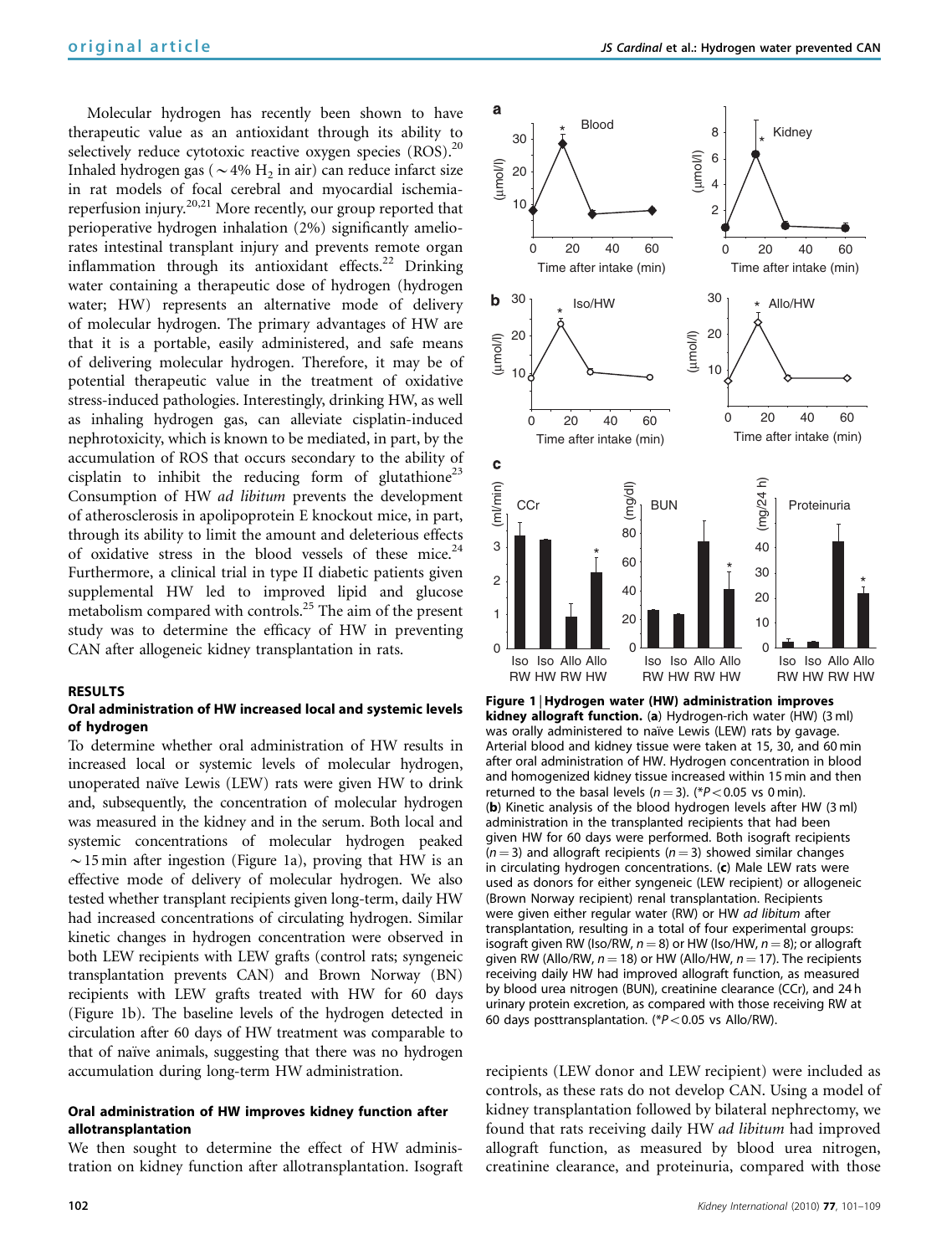receiving regular water (RW) at 60 days posttransplantation [\(Figure 1c](#page-1-0)). These results suggest that HW can improve kidney function after allotransplantation.

## Oral administration of HW improves weight gain and overall survival after allotransplantation

To determine whether the improved allograft function that was observed in HW-treated recipients correlated with global parameters of well being, we measured the weights of transplant recipients and found that the majority of animals that had undergone allotransplantation followed by administration of RW began to lose body weight  $\sim$  40 days after transplantation. This process was significantly diminished in the allograft recipients that received HW (Figure 2a). Furthermore, we found that weight loss proved to be a



Figure 2 |Hydrogen water (HW) administration improves long-term survival after kidney allotransplantation.

(a) Although isograft recipients showed fair body weight gains regardless of intake of HW, the recipients with allografts given regular water (RW) gradually lost body weight by 60–80 days after transplantation. The recipients given HW showed better body weight gain compared with those without HW. (b) In correlation with improved graft function, survival of allograft recipients was significantly prolonged with oral administration of HW. (Isograft given RW (Iso/RW),  $(n = 5)$ ; isograft given HW (Iso/HW),  $(n = 5)$ ; allograft given RW (Allo/RW)  $(n = 13)$ ; allograft given HW (Allo/HW) ( $n = 12$ ); Kaplan-Meier, log-rank test,  $P < 0.05$  Allo/RW vs Allo/HW).

harbinger of allograft failure and, ultimately, of death. HW-treated recipients exhibited a significant increase in survival (median survival  $> 150$  days) compared with RW-treated controls (median survival 78 days) (Figure 2b). These results show that the improved allograft function that was observed at 60 days posttransplantation in HW-treated recipients, as compared with RW-treated controls, also leads to improved survival outcomes.

# Oral administration of HW prevents the progression of CAN To determine whether the improved allograft function and overall survival observed in HW-treated animals were attributable to decreased chronic rejection, histological analysis was performed on allografts obtained 60 days posttransplantation from both RW- and HW-treated recipients. Hematoxylin and eosin staining of the allografts obtained from HW-treated recipients exhibited decreased evidence of the hallmarks of CAN, including less glomerulosclerosis and inflammatory cell infiltration, as compared with hematoxylin and eosin staining of allografts obtained from RW-treated recipients ([Figure 3a\)](#page-3-0). Furthermore, Masson's trichrome staining and  $\alpha$ -smooth muscle actin ( $\alpha$ SMA) staining on allografts obtained from HW-treated recipients showed less interstitial fibrosis and smooth muscle proliferation, respectively, compared with allografts obtained from RW-treated controls [\(Figure 3b and c\)](#page-3-0). The expression of aSMA, indicating myofibroblast accumulation in the grafts, was mostly seen in the interstitial areas. There was no definitive, aSMA-positive staining in the tubular epithelial cells. Histopathology of the control isografts from the same time point was similar to that of normal naïve animals and was not affected by HW administration (data not shown). In addition, immunohistochemistry for both CD3 and CD68 revealed fewer graft-infiltrating T cells and macrophages, respectively, in allografts obtained from HW-treated recipients compared with those obtained from RW-treated controls ([Figure 4a and b](#page-3-0)). These results proved to be statistically significant when the number of positive-staining cells per high-power field was counted for each sample ([Figure 4c](#page-3-0)). Taken in total, these histological results suggest that allografts from HW-treated recipients experienced less CAN than did those from RW-treated controls.

# Oral administration of HW is an effective antioxidant strategy in the setting of kidney allotransplantation

As mentioned previously, molecular hydrogen possesses potent antioxidant properties. Furthermore, oxidant stress-induced tissue damage is believed to be a common pathway in many of the pathophysiological mechanisms involved in the development of CAN. Therefore, owing to the fact that HW administration resulted in increased local and systemic concentrations of molecular hydrogen, as well as decreased histological evidence of CAN in kidney allograft recipients compared with RW-treated controls, we next determined whether the protection from CAN seen with HW administration was accompanied by a decrease in markers of oxidative tissue injury.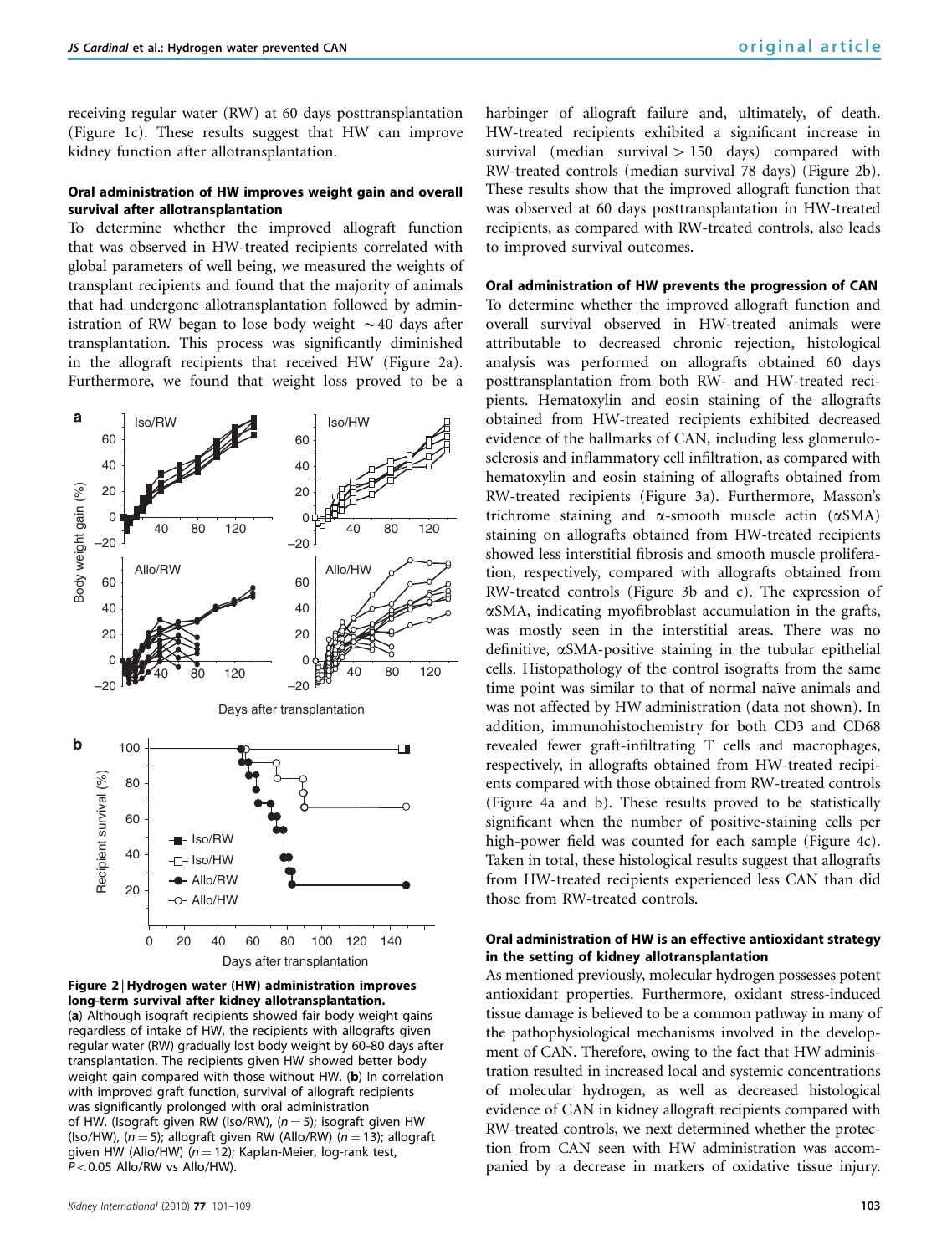<span id="page-3-0"></span>a



Figure 3 |Hydrogen water (HW) administration decreases chronic allograft nephropathy after kidney allotransplantation. Hematoxylin/eosin (a), Masson's trichome (b), or  $\alpha$ -smooth muscle actin (c) staining was performed 60 days posttransplantation to assess histological and/or immunohistochemical evidence of chronic allograft nephropathy. Images are representative of four separate, individual grafts from each experimental group. Original magnification  $\,\times\,$  200. Allo/HW, allograft given HW; Allo/RW, allograft given RW; RW, regular water.

Tissue malondialdehyde (MDA) levels, which indicate lipid peroxidation in cells and tissues, were significantly decreased in allografts obtained 60 days posttransplantation from HW-treated recipients compared with those obtained from RW-treated controls [\(Figure 5a](#page-4-0)). Furthermore, immunohistochemistry performed on allografts obtained from HW-treated recipients exhibited less 4-hydroxy-2-nonenal (HNE) and peroxynitrite staining compared with that seen in allografts obtained from RW-treated controls [\(Figure 5b and c](#page-4-0)). These results show that the local and systemic levels of molecular hydrogen that are achieved through the administration of HW are sufficient to effectively reduce oxidative stress-induced tissue damage in the setting of kidney allotransplantation.

## Oral administration of HW decreases the local production of inflammatory markers in the setting of kidney allotransplantation

One mechanism by which oxidative stress leads to the development of chronic rejection is by increasing the production



Figure 4 |Hydrogen water (HW) administration decreases intragraft inflammatory cell infiltration after kidney allotransplantation. CD3-positive (a) and CD68-positive (b) infiltrating cells were assessed by immunohistochemistry and quantitated as number of positive-staining cells per highpower field (HPF) (original magnification  $\,\times\,$  400) (c). Images are representative of five individual animals for each group;  $(n = 5)$ for each group, original magnification  $\,\times\,$  200, \*P $<$  0.05 versus Allo/RW). Allo/HW, allograft given HW; Allo/RW, allograft given RW; Iso HW, isograft given HW; Iso RW, isograft given RW; RW, regular water.

of inflammatory cytokines.<sup>[26,27](#page-7-0)</sup> Therefore, because HW administration led to decreased oxidative stress and slowed the progression toward CAN in kidney allografts, we next determined whether HW treatment was also associated with a decrease in local inflammatory cytokine production. Quantitative reverse transcription PCR revealed significantly lower levels of interleukin-6, tumor necrosis factor-a, intracellular adhesion molecule-1, and interferon- $\gamma$  mRNA in kidney allografts obtained from HW-treated recipients 60 days posttransplantation as compared with those obtained from RW-treated controls [\(Figure 6a–d](#page-4-0)). These results indicate that HW administration can attenuate the local production of inflammatory markers in the setting of kidney allotransplantation.

## Oral administration of HW decreases the activation of inflammatory signaling cascades after kidney allotransplantation

Inflammatory intracellular signaling pathway activation (most notably activation of mitogen-activated protein kinases; MAP kinases) is a well-described event that contributes to the progression of kidney allografts toward chronic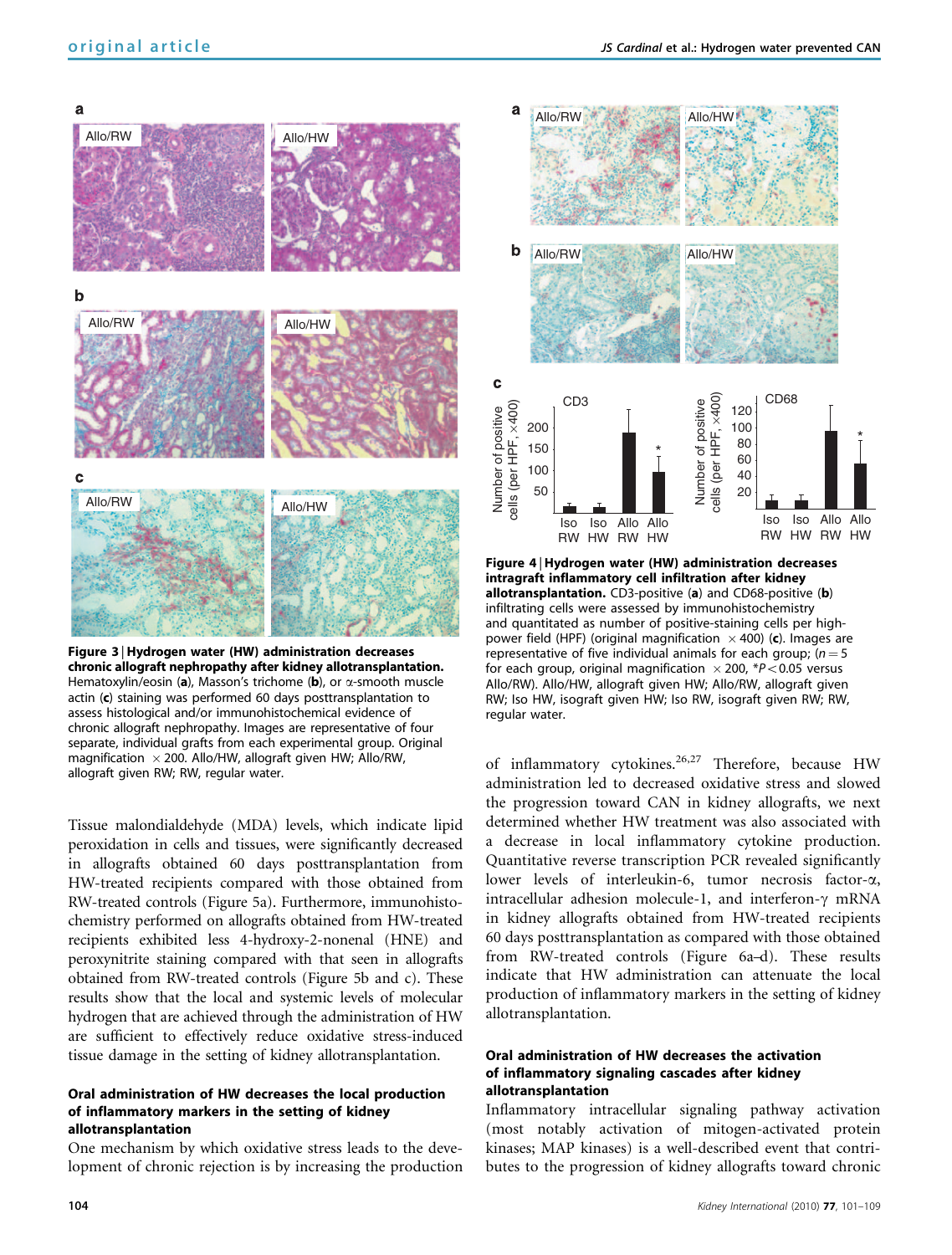<span id="page-4-0"></span>

Figure 5 |Hydrogen water (HW) administration decreases intragraft markers of oxidative stress after kidney allotransplantation. (a) Intragraft malondialdehyde (MDA) levels were quantitated using a commercially available kit. MDA levels in the allografts treated with regular water (RW) increased 60 days after transplantation. HW significantly reduced tissue MDA levels.  $(n = 5, *P<0.05$  vs Allo/RW). In addition, immunohistochemistry for 4-hydroxy-2-nonenal (HNE) (b) and peroxynitrite (c) was performed on formalin-fixed sections obtained from the allograft groups. Oxidative injuries were more prominent in the allografts given RW (Allo/RW) compared with those given HW (Allo/HW). Arrows indicate HNE-positive cells. (Original magnification  $\,\times\,$  400; images are representative of three separate experiments). Allo/HW, allograft given HW; Allo/RW, allograft given RW; Iso HW, isograft given HW; Iso RW, isograft given RW.

rejection.[28–30](#page-7-0) Oxidative stress can activate MAP kinase signaling, which ultimately contributes to the proliferation of mesangial cells in the setting of diabetic nephropathy.<sup>[31](#page-7-0)</sup> Mesangial cell proliferation is also involved in the development of CAN. Therefore, we next determined whether HW administration could suppress MAP kinase activation in the kidney allografts. Western blot analysis showed that MAP kinases, including c-Jun N-terminal kinase, p-38, extracellular signal-regulated protein kinase as well as upstream kinase cascades (MEK-1), were less activated in allografts obtained from HW-treated recipients than in allografts obtained from RW-treated recipients [\(Figure 7\)](#page-5-0). These results



Figure 6 |Hydrogen water (HW) administration decreases the intragraft production of inflammatory cytokines after kidney allotransplantation. Interleukin-6 (IL-6) tumor necrosis factor-a (TNFa) intracellular adhesion molecule-1 (ICAM-1), and interferon- $\gamma$  (IFN $\gamma$ ) mRNA levels in the kidney grafts taken 60 days after transplant were measured by real-time quantitative reverse transcriptase PCR analysis. Although allograft rejection caused upregulation of the mRNAs for these markers, HW significantly reduced the mRNA levels as compared with regular water (RW). ( $n = 5$ , \*P<0.05 vs Allo/RW). Allo HW, allograft given HW; Allo RW, allograft given RW; GAPDH, glyceraldehyde-3 phosphate dehydrogenase; Iso HW, isograft given HW; Iso RW, isograft given RW.

indicate that HW administration can inhibit intracellular signaling pathways that are known to contribute to the development of CAN in the setting of kidney transplantation (Supplemental data).

## **DISCUSSION**

In this study, we found that both allograft function and overall survival were improved in rats that had been fed with a diet supplemented with HW. Allografts from HW-treated rats exhibited less infiltration of inflammatory cells and suppressed activation of intragraft inflammatory signaling pathways. The allografts from the HW-treated rats manifested fewer markers of oxidative stress and, ultimately, fewer progressed toward CAN as compared with controls. These results indicate that HW represents a potentially novel therapeutic strategy in the prevention of CAN in kidney transplantation.

Molecular hydrogen is produced continuously under normal physiological conditions, primarily during the fermentation of nondigestible carbohydrates by intestinal bacteria in the large intestine. This physiological production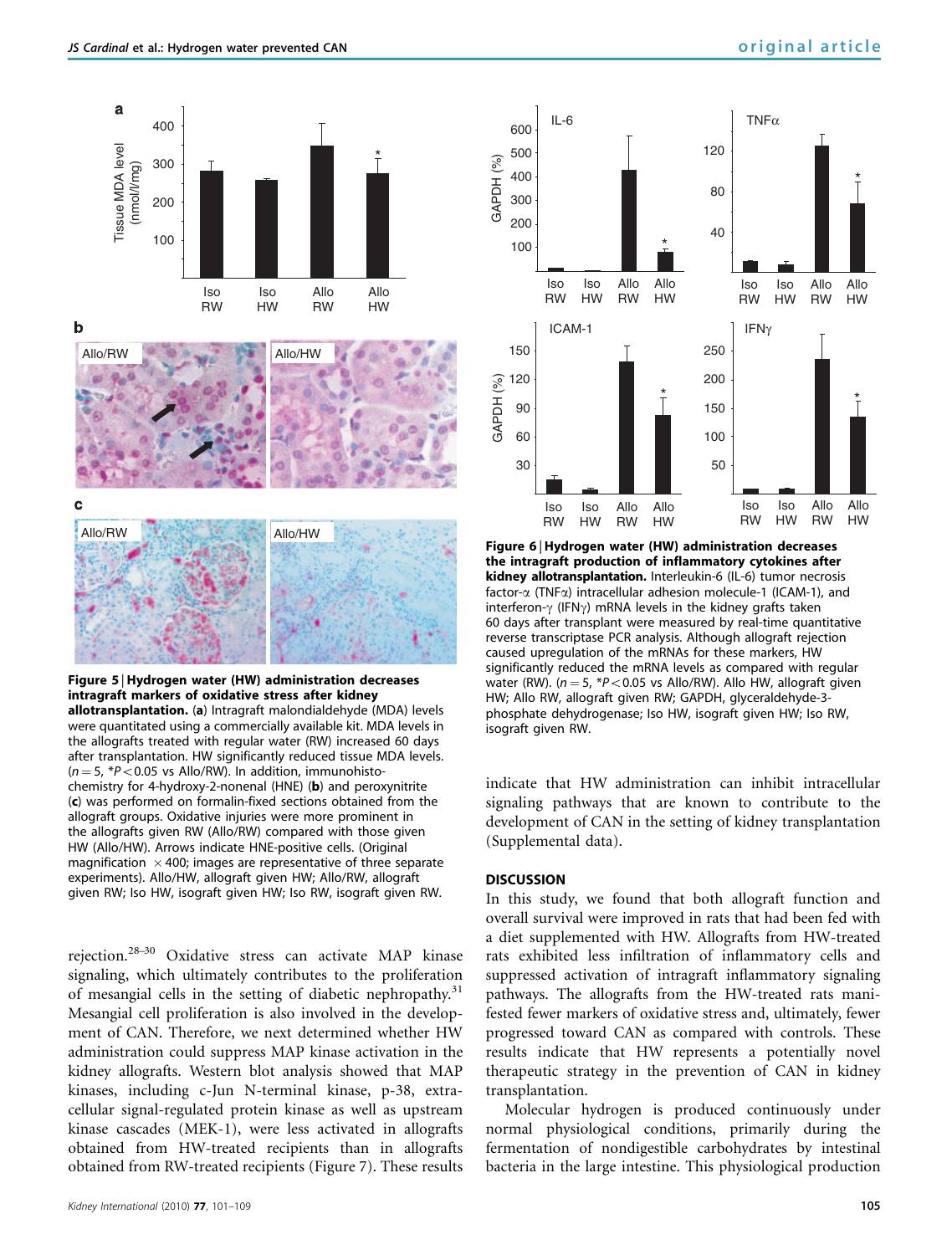<span id="page-5-0"></span>

Figure 7 |Hydrogen water (HW) administration decreases intragraft inflammatory signaling cascade activation after kidney allotransplantation. Western blot analysis showed that mitogen-activated protein (MAP) kinases (JNK (c-Jun NH 2-terminal kinase), p38, ERK1/2 (extracellular signal-regulated kinase 1/2)) and upstream kinase cascades (MEK-1), were less activated in allografts obtained from recipients that were HW-treated compared with those obtained from regular water (RW)-treated recipients. Images are representative of three independent experiments. Allo, allograft recipients; Iso, isograft recipients; p, phosphorylated; t, total.

of hydrogen gas may be responsible for the baseline levels of hydrogen detected in circulation. It is excreted as flatus, further metabolized by gut flora, or exhaled as a natural component of abdominal gas. However, molecular hydrogen has known physiological roles during conditions of homeostasis. Recent evidence indicates that inhaled hydrogen gas has antioxidant and anti-apoptotic properties that can protect organs from ischemia-reperfusion-induced injury by selectively scavenging detrimental ROS. The mechanism of action of inhaled hydrogen gas in these models involves its ability to prevent oxidative damage, as indicated by decreased nucleic acid oxidation and lipid peroxidation.<sup>[20,21](#page-7-0)</sup> Although the concentration of gaseous molecular hydrogen used in the above studies ( $\sim$ 4%) is lower than the threshold at which it is known to be flammable (4.6%), flammability is still a realistic concern which may limit the translational applicability of inhaled molecular hydrogen. Therefore, HW represents a novel and easily translatable method of delivery of molecular hydrogen. To our knowledge, this is the first report describing the preventative effects of molecular hydrogen, delivered in water containing therapeutic doses, on the development of chronic rejection in the setting of kidney allotransplantation and, as such, represents a potentially novel and easily applicable solution to a difficult clinical scenario (that is, CAN). The major novel findings of

the present study are that (i) HW improves allograft function and overall survival by preventing CAN in a rodent model of kidney transplantation, doing so in part by (ii) reducing oxidative stress-induced damage and (iii) reducing the activation of inflammatory signaling pathways and cytokine production.

The basis for the present study was the fact that oxidative stress is believed to be a common pathway that leads to the development of chronic rejection in kidney transplantation. As mentioned earlier, markers of oxidative stress are elevated in kidney transplant recipients and, in contrast, markers of antioxidant pathways are diminished. Mechanistically, ROS activate inflammatory intracellular signaling pathways in vascular smooth muscle cells, $^{28}$  $^{28}$  $^{28}$  induce the epithelial-to-mesenchymal transition,<sup>[32,33](#page-8-0)</sup> participate in extracellular matrix deposition by mesangial cells,<sup>[34](#page-8-0)</sup> and contribute to renal tubular atrophy through apoptosis $35,36$  and inflammation $26,27$ —all of which are key processes involved in the pathogenesis of CAN.

Given the association described above between oxidative stress and the development of CAN, the finding that HW administration effectively decreases the intragraft accumulation of markers of oxidative stress, such as MDA, 4-HNE, and peroxynitrite, suggests that the antioxidant properties of molecular hydrogen are likely to be responsible for the beneficial effects on the allograft function and the prevention of progression of CAN that were observed in this rat model of kidney allotransplantation. We examined the intragraft expression of tumor necrosis factor-a, interleukin-6, interferon- $\gamma$ , and intracellular adhesion molecule-1 at the mRNA level, as surrogate markers of the deleterious processes downstream from oxidative damage, and found less expression of these inflammatory cytokines in HW-treated recipients, which are well-described mediators of the fibrogenesis phase of CAN.<sup>[37](#page-8-0)</sup> Furthermore, MAP kinase signaling, which is known to be induced by oxidative damage in the setting of kidney transplantation, was decreased in HW-treated recipients. MAP kinase signaling contributes to the development of CAN by mediating the action of growth factors, such as transforming growth factor- $\beta$ ,<sup>[38](#page-8-0)</sup> participating in the proliferation of vascular smooth muscle cells<sup>[28](#page-7-0)</sup> and the extracellular matrix, $^{29}$  $^{29}$  $^{29}$  and contributing to the intragraft infiltration of mononuclear inflammatory cells through the production of chemoattractants.<sup>[30](#page-7-0)</sup>

Therefore, we conclude that HW, through its ability to act as an effective method of delivery for molecular hydrogen, can reduce the development of CAN in a rat model of kidney allotransplantation. This improves allograft function and overall survival in HW-treated recipients. The mechanism of protection afforded to HW-treated recipients likely involves the ability of molecular hydrogen to reduce oxidative stressinduced damage, which is believed to be an upstream mediator that contributes to the ultimate development of CAN. Consequently, HW may be an effective and novel tool in the clinical armamentarium against oxidative stressinduced pathologies, in general, and CAN, in particular.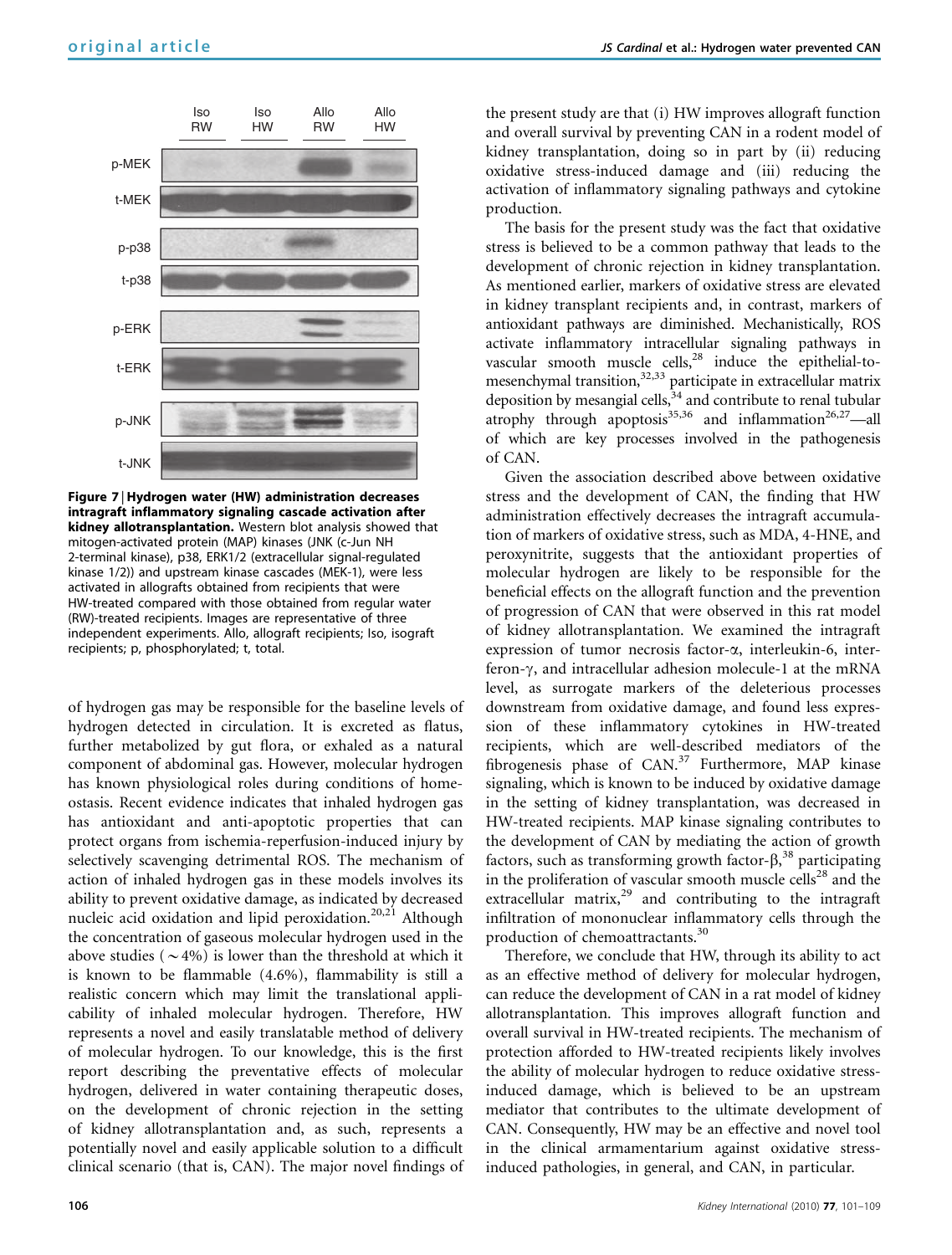## MATERIALS AND METHODS

## Animals

Inbred male Lewis (LEW, RT1<sup>1</sup>) and Brown Norway (BN, RT1<sup>n</sup>) rats weighing 200–250 g were purchased from Harlan Sprague Dawley (Indianapolis, IN, USA). Animals were maintained in cages in a specific pathogen-free facility at the University of Pittsburgh and fed a standard diet with free access to water. All procedures were performed according to the guidelines of the Institutional Animal Care and Use Committee at the University of Pittsburgh and the National Research Council's Guide for the Humane Care and Use of Laboratory Animals.

## Kidney transplantation

Orthotopic kidney transplantation was performed using a previously described technique.<sup>[39,40](#page-8-0)</sup> In short, after intravenous heparinization (300 U), the donor's left kidney was removed with the left renal artery in continuity with a short aortic segment and the left renal vein with a patch of vena cava. The excised graft was flushed with 3 ml of UW solution (Viaspan, Du Pont, Wilmington, DE, USA). The left kidney graft was orthotopically transplanted into the recipient by end-to-side microvascular anastomoses between graft aorta and recipient infrarenal abdominal aorta, and between graft renal vein and recipient infrarenal vena cava with 10-0 Micrin suture. Both native kidneys of the recipient were removed, and endto-end ureteral anastomosis was performed using 10-0 Micrin suture. Recipients received prophylactic antibiotics (Cefotetan disodium, 100 mg/kg, intramuscular injection) for 3 days after the transplantation.

#### Oral administration of HW

Hydrogen water was produced by Blue Mercury (Tokyo, Japan) using a HW-producing apparatus, by which molecular hydrogen gas was dissolved in water under a pressure of 0.4 MPa, as previously described.[23,24,41](#page-7-0) The HW (500 ml, hydrogen concentration  $> 0.6$  mmol/l) was stored in an aluminum bag and placed in a glass vessel twice a day. Control animals were treated with RW, generated by degassing HW by gentle stirring for 24 h.

#### Determination of hydrogen levels in blood and tissue

Hydrogen water  $(3 \text{ ml})$  was orally administered by gavage to naïve LEW rats or transplant recipients that had already been treated with HW for  $>60$  days. Arterial blood and kidney tissue were taken at 15, 30, and 60 min after oral administration of HW. Blood or homogenized kidney tissue was placed in a glass tube and air-phase hydrogen levels were measured by gas-chromatography (Biogas analyzer BAS-1000, Mitleben, Osaka, Japan). $^{22}$  $^{22}$  $^{22}$ 

## Experimental groups

Four experimental groups were analyzed: LEW to LEW syngeneic grafts treated with RW (Group 1), LEW to LEW syngeneic grafts treated with HW (Group 2), LEW to BN allogeneic grafts treated with RW (Group 3), and LEW to BN allogeneic grafts treated with HW (Group 4). Recipients of allografts received daily intramuscular injections of tacrolimus (FK506, Astellas Pharmaceutical, Tokyo, Japan) at a dose of 0.5 mg/kg for 7 days (days 0–6), whereas those of isografts received no immunosuppressant. Recipients were killed at 60 or 150 days after transplantation, and blood and kidney graft samples were obtained after being cleared of blood by flushing with Lactated Ringers solution. Kidney tissue was snap-frozen and stored at  $-80$  °C until use or fixed in 10% buffered formalin for routine histopathology. For survival study experiments, recipient animals

were followed until recipient death due to graft failure or for 150 days after transplantation.

#### Evaluation of graft function

Renal graft function was assessed by measuring plasma creatinine (P(Cr)) and blood urea nitrogen levels, as well as urinary protein excretion and urinary creatinine  $(U(Cr))$  levels using an autoanalyzer (Beckman Instruments, Fullerton, CA, USA). Creatinine clearance (CCr; ml/min) was calculated using the formula (CCr;  $ml/min) = (U(Cr) \times urine$  volume)/( $P(Cr) \times time$ ). Urine samples were collected using metabolic cage systems.

## Histopathological analysis

Formalin-fixed graft tissues were paraffin embedded, cut into  $5 \,\upmu\mathrm{m}$ sections, and stained with hematoxylin/eosin, modified Masson's trichrome, or Verhoeff's elastic tissue stain (Rowley Biochemical Institute, Danvers, MA, USA). Sections were also immunohistochemically analyzed using the avidin–biotin–peroxidase complex method after antigen retrieval and incubation with mouse anti-SMA (a-SMA, DAKO, Carpinteria, CA, USA), monoclonal anti-rat CD68 (ED1, Serotec, Raleigh, NC, USA), or monoclonal anti-rat CD3 (Serotec), followed by incubation with  $LSAB +$  horseradish peroxidase (DAKO). Tissue oxidative injury was also assessed by immunostaining with rabbit polyclonal anti-nitrotyrosine (Santa Cruz Biotechnology, Santa Cruz, CA, USA) and mouse monoclonal anti-4-HNE antibody (JAICA, Shizuoka, Japan), followed by incubation with biotinylated anti-mouse IgG antibody (Vector Laboratories, Burlingame, CA, USA) and avidin–biotin–peroxidase complex (Vector Laboratories). Diaminobenzidine was used as the peroxidase substrate. In each study, a set of sections was stained without the primary antibody as a negative control.

## Assessment of tissue MDA

Tissue MDA levels were assessed using the BIOXYTECH MDA-586 kit (OxisResearch, Portland, OR, USA), as previously described.<sup>[42,43](#page-8-0)</sup> Kidney samples were homogenized in buffer (pH 7.9) containing 5 mmol/l butylated hydroxytoluene to prevent sample oxidation and stored at  $-80$  °C. Once all samples were collected, they were thawed on ice and 10 µg of probucol was added to further minimize oxidative reactions, then N-methyl-2-phenylindole (NMPI) in 25% methanol and 75% acetonitrile were added to the supernatants, followed by addition of  $1\times$  hydrogen chloride (HCL) and incubated at  $45^{\circ}$ C for 60 min. A standard curve using 1,1,3,3-tetra-methoxypropane (TMOP), which generates free MDA during the acid hydrolysis step, was also prepared. All samples and standards were centrifuged  $(10,000 g, 10 min)$  and absorbance at 586 nm was measured using the Spectronic Biomate 3 (Thermo Scientific, Waltham, MA, USA) according to the manufacturer's protocol.

#### SYBR green real-time reverse transcription PCR

The levels of mRNAs for interleukin-6, intracellular adhesion molecule-1, tumor necrosis factor- $\alpha$ , interferon- $\gamma$ , and glyceraldehyde-3-phosphate dehydrogenase were quantified in duplicate using SYBR Green two-step, real-time reverse transcription PCR, as previously described.<sup>[42,43](#page-8-0)</sup> Briefly, 1 µg of RNA from each sample was used for reverse transcription with oligo dT primers (Invitrogen, Carlsbad, CA, USA) and Superscript II enzyme (Invitrogen) to generate first-strand cDNA. The PCR reaction mixture was prepared using SYBR Green PCR Master Mix (PE Applied Biosystems, Foster City, CA, USA). Each sample was analyzed in duplicate using the conditions recommended by the manufacturer. Gene expression was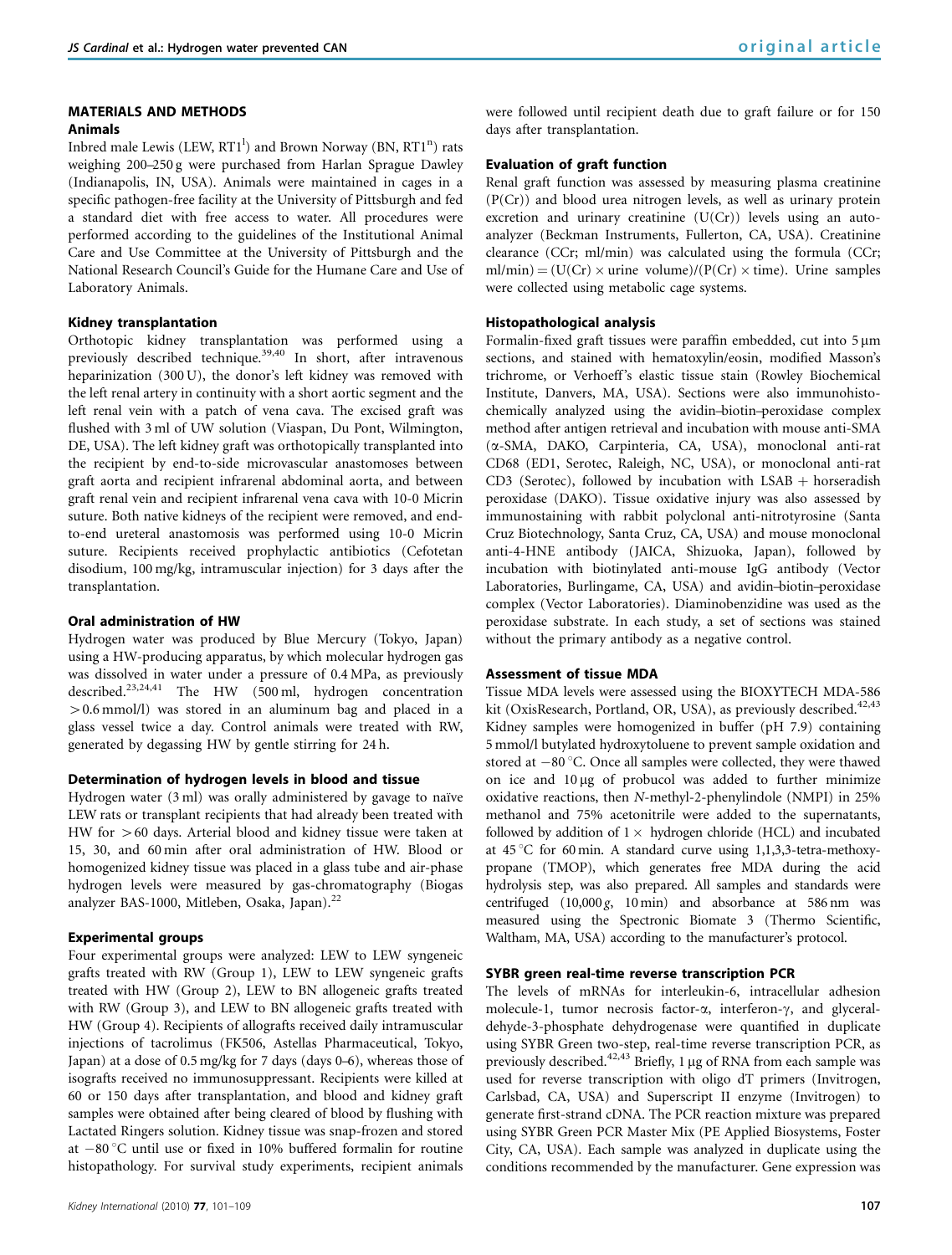<span id="page-7-0"></span>normalized with glyceraldehyde-3-phosphate dehydrogenase mRNA content.

## Sodium dodecyl sulfate polyacrylamide gel electrophoresis and western blots

Cytoplasmic protein was isolated from the kidney grafts, and sodium dodecyl sulfate polyacrylamide gel electrophoresis was performed using standard protocols. Total and phosphoprotein levels were determined by western blot using primary rabbit polyclonal antibodies and secondary goat anti-rabbit antibodies (1:10,000, Pierce Chemical, Rockford, IL, USA), as previously described.[44](#page-8-0) The following primary antibodies were used: antiphosphorylated-extracellular signal-regulated protein kinase1/2 and anti-total-extracellular signal-regulated protein kinase1/2 (Santa Cruz), anti-phosphorylated-p38 MAP kinases, anti-phosphorylatedc-Jun N-terminal kinase, anti-total-p38, anti-total-c-Jun N-terminal kinase, anti-phosphorylated-MEK, and anti-total-MEK (all from Cell Signaling Technology, Beverly, MA, USA).

## Statistical analysis

Recipient survival was plotted using the Kaplan–Meier method, and the differences between groups were analyzed using the log-rank test. The other results were expressed as mean with standard deviation (s.d.). Statistical analysis was performed using analysis of variance (ANOVA) and the F-test with Bonferroni post hoc group comparisons, where appropriate. A probability level of  $P<0.05$  was considered to be statistically significant with 95% confidence interval.

## **DISCLOSURE**

All the authors declared no competing interests.

## ACKNOWLEDGMENTS

We would like to thank Dr Shigeo Ohta and Dr Ikuro Ohsawa for their helpful discussions and suggestions in the preparation of this manuscript. We also thank Mike Tabacek and Lisa Chedwick for their excellent technical support and Dr Shannon L. Wyszomierski for editing the manuscript. This study was supported by grants GM R37-44100 (TRB), GM R01-50441 (TRB), and the Hydrogen Research Foundation Research Award (AN).

## SUPPLEMENTARY MATERIAL

Supplementary material is linked to the online version of the paper at http://www.nature.com/ki

## REFERENCES

- 1. Kung HC, Hoyert DL, Xu J et al. Deaths: final data for 2005. Natl Vital Stat Rep 2008: 56: 1-120.
- Wolfe RA, Ashby VB, Milford EL et al. Comparison of mortality in all patients on dialysis, patients on dialysis awaiting transplantation, and recipients of a first cadaveric transplant. N Engl J Med 1999; 341: 1725–1730.
- 3. Giblin L, O'Kelly P, Little D et al. A comparison of long-term graft survival rates between the first and second donor kidney transplanted – the effect of a longer cold ischaemic time for the second kidney. Am J Transplant 2005; 5: 1071–1075.
- 4. Gourishankar S, Halloran PF. Late deterioration of organ transplants: a problem in injury and homeostasis. Curr Opin Immunol 2002; 14: 576–583.
- 5. Solez K, Colvin RB, Racusen LC et al. Banff '05 Meeting Report: differential diagnosis of chronic allograft injury and elimination of chronic allograft nephropathy ('CAN'). Am J Transplant 2007; 7: 518-526.
- 6. Paul LC. Chronic allograft nephropathy: an update. Kidney Int 1999; 56: 783–793.
- Azuma H, Nadeau KC, Ishibashi M et al. Prevention of functional, structural, and molecular changes of chronic rejection of rat renal allografts by a specific macrophage inhibitor. Transplantation 1995; 60: 1577–1582.
- 8. Amuchastegui SC, Azzollini N, Mister M et al. Chronic allograft nephropathy in the rat is improved by angiotensin II receptor blockade but not by calcium channel antagonism. J Am Soc Nephrol 1998; 9: 1948–1955.
- 9. Azuma H, Binder J, Heemann U et al. Effects of RS61443 on functional and morphological changes in chronically rejecting rat kidney allografts. Transplantation 1995; 59: 460–466.
- 10. Braun C, Conzelmann T, Vetter S et al. Prevention of chronic renal allograft rejection in rats with an oral endothelin A receptor antagonist. Transplantation 1999; 68: 739–746.
- 11. Tullius SG, Tilney NL. Both alloantigen-dependent and -independent factors influence chronic allograft rejection. Transplantation 1995; 59: 313–318.
- 12. Hayry P, Isoniemi H, Yilmaz S et al. Chronic allograft rejection. Immunol Rev 1993; 134: 33–81.
- 13. Djamali A. Oxidative stress as a common pathway to chronic tubulointerstitial injury in kidney allografts. Am J Physiol Renal Physiol 2007; 293: F445–F455.
- 14. Simic-Ogrizovic S, Simic T, Reljic Z et al. Markers of oxidative stress after renal transplantation. Transpl Int 1998; 11(Suppl 1): S125–S129.
- 15. Cristol JP, Vela C, Maggi MF et al. Oxidative stress and lipid abnormalities in renal transplant recipients with or without chronic rejection. Transplantation 1998; 65: 1322–1328.
- 16. Gottmann U, Oltersdorf J, Schaub M et al. Oxidative stress in chronic renal allograft nephropathy in rats: effects of long-term treatment with carvedilol, BM 91.0228, or alpha-tocopherol. J Cardiovasc Pharmacol 2003; 42: 442–450.
- 17. Raj DS, Lim G, Levi M et al. Advanced glycation end products and oxidative stress are increased in chronic allograft nephropathy. Am J Kidney Dis 2004; 43: 154-160.
- 18. Albrecht EW, van Goor H, Smit-van Oosten A et al. Long-term dietary L-arginine supplementation attenuates proteinuria and focal glomerulosclerosis in experimental chronic renal transplant failure. Nitric Oxide 2003; 8: 53–58.
- 19. Land W, Schneeberger H, Schleibner S et al. The beneficial effect of human recombinant superoxide dismutase on acute and chronic rejection events in recipients of cadaveric renal transplants. Transplantation 1994; 57: 211–217.
- 20. Ohsawa I, Ishikawa M, Takahashi K et al. Hydrogen acts as a therapeutic antioxidant by selectively reducing cytotoxic oxygen radicals. Nat Med 2007; 13: 688–694.
- 21. Hayashida K, Sano M, Ohsawa I et al. Inhalation of hydrogen gas reduces infarct size in the rat model of myocardial ischemia-reperfusion injury. Biochem Biophys Res Commun 2008; 373: 30–35.
- 22. Buchholz BM, Kaczorowski DJ, Sugimoto R et al. Hydrogen inhalation ameliorates oxidative stress in transplantation induced intestinal graft injury. Am J Transplant 2008; 8: 2015–2024.
- 23. Nakashima-Kamimura N, Mori T, Ohsawa I et al. Molecular hydrogen alleviates nephrotoxicity induced by an anti-cancer drug cisplatin without compromising anti-tumor activity in mice. Cancer Chemother Pharmacol 2009; 64: 753–761.
- 24. Ohsawa I, Nishimaki K, Yamagata K et al. Consumption of hydrogen water prevents atherosclerosis in apolipoprotein E knockout mice. Biochem Biophys Res Commun 2008; 377: 1195–1198.
- 25. Kajiyama S, Hasegawa G, Asano M et al. Supplementation of hydrogenrich water improves lipid and glucose metabolism in patients with type 2 diabetes or impaired glucose tolerance. Nutr Res 2008; 28: 137–143.
- 26. Lloberas N, Torras J, Herrero-Fresneda I et al. Postischemic renal oxidative stress induces inflammatory response through PAF and oxidized phospholipids. Prevention by antioxidant treatment. FASEB J 2002; 16: 908–910.
- 27. Cho M, Hunt TK, Hussain MZ. Hydrogen peroxide stimulates macrophage vascular endothelial growth factor release. Am J Physiol Heart Circ Physiol 2001; 280: H2357–H2363.
- 28. Park J, Ha H, Seo J et al. Mycophenolic acid inhibits platelet-derived growth factor-induced reactive oxygen species and mitogen-activated protein kinase activation in rat vascular smooth muscle cells. Am J Transplant 2004; 4: 1982–1990.
- 29. Ha H, Kim MS, Park J et al. Mycophenolic acid inhibits mesangial cell activation through p38 MAPK inhibition. Life Sci 2006; 79: 1561-1567.
- 30. Wada T, Azuma H, Furuichi K et al. Reduction in chronic allograft nephropathy by inhibition of p38 mitogen-activated protein kinase. Am J Nephrol 2006; 26: 319-325.
- 31. Dentelli P, Rosso A, Zeoli A et al. Oxidative stress-mediated mesangial cell proliferation requires RAC-1/reactive oxygen species production and beta4 integrin expression. J Biol Chem 2007; 282: 26101–26110.